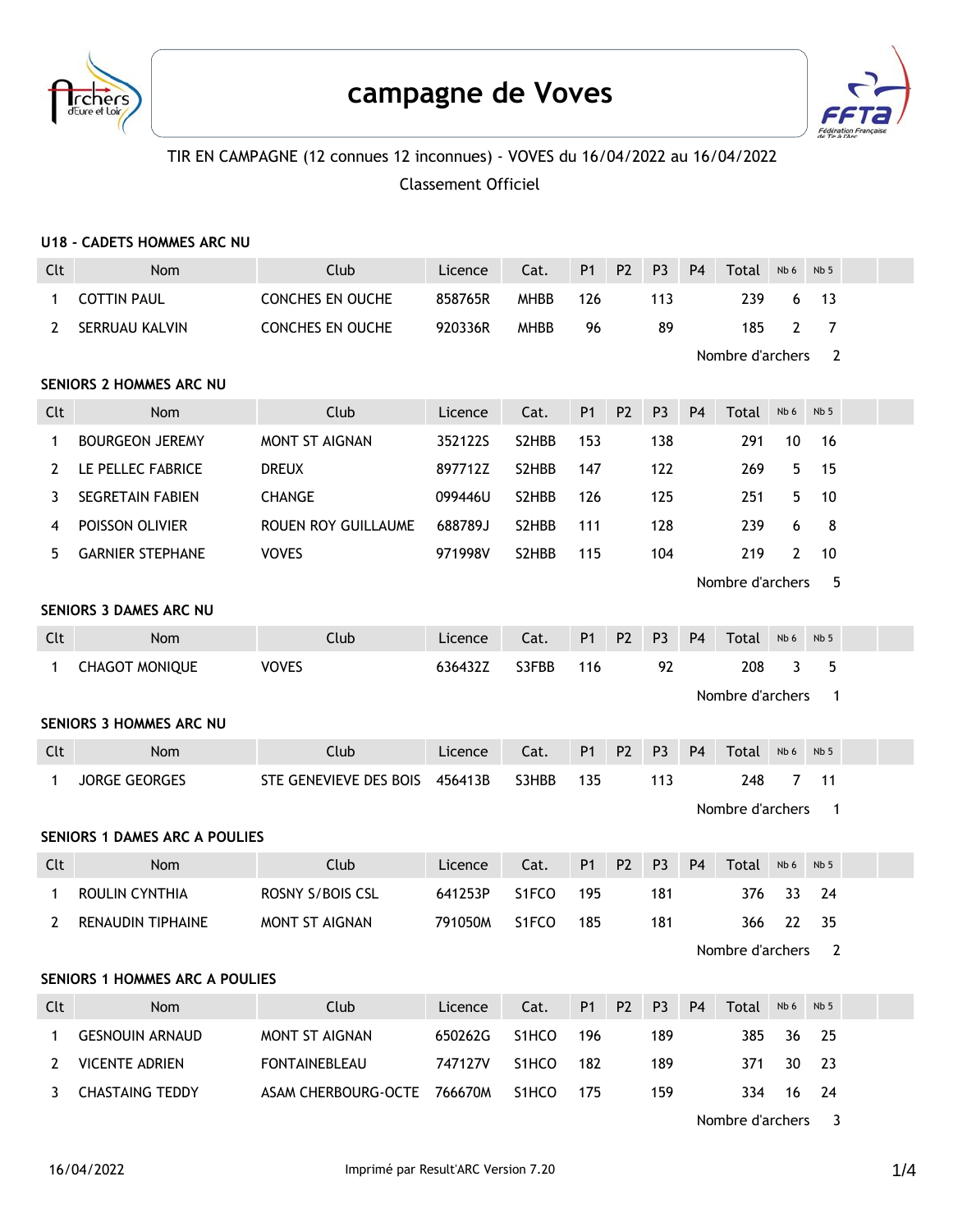## **SENIORS 2 DAMES ARC A POULIES**

| Clt                            | Nom                                       | Club                    | Licence | Cat.               | P <sub>1</sub> | P <sub>2</sub> | P <sub>3</sub> | P <sub>4</sub> | Total            | Nb 6 | Nb <sub>5</sub>          |  |
|--------------------------------|-------------------------------------------|-------------------------|---------|--------------------|----------------|----------------|----------------|----------------|------------------|------|--------------------------|--|
| $\mathbf{1}$                   | JOBERT ALEXANDRA                          | <b>CARQUEFOU</b>        | 775452H | S <sub>2</sub> FCO | 161            |                | 173            |                | 334              | 18   | 23                       |  |
| 2                              | SERRUAU CHERON AURELIE CONCHES EN OUCHE   |                         | 920332L | S2FCO              | 155            |                | 165            |                | 320              | 12   | 28                       |  |
|                                |                                           |                         |         |                    |                |                |                |                | Nombre d'archers |      | $\overline{2}$           |  |
| SENIORS 2 HOMMES ARC A POULIES |                                           |                         |         |                    |                |                |                |                |                  |      |                          |  |
| Clt                            | <b>Nom</b>                                | Club                    | Licence | Cat.               | <b>P1</b>      | P <sub>2</sub> | P <sub>3</sub> | <b>P4</b>      | Total            | Nb 6 | Nb <sub>5</sub>          |  |
| $\mathbf{1}$                   | <b>WELSCH MICHAEL</b>                     | <b>EPERNON</b>          | 754794D | S2HCO              | 203            |                | 189            |                | 392              | 39   | 26                       |  |
| $\mathbf{2}$                   | <b>AUBE EMMANUEL</b>                      | <b>ROSNY S/BOIS CSL</b> | 639741W | S <sub>2</sub> HCO | 196            |                | 196            |                | 392              | 39   | 26                       |  |
| 3                              | <b>FOLLET SEBASTIEN</b>                   | <b>MONT ST AIGNAN</b>   | 433898D | S <sub>2</sub> HCO | 193            |                | 190            |                | 383              | 33   | 29                       |  |
| 4                              | <b>MARTINEZ LAURENT</b>                   | STE GENEVIEVE DES BOIS  | 689932B | S <sub>2</sub> HCO | 188            |                | 180            |                | 368              | 27   | 28                       |  |
| 5                              | <b>BIET PATRICK</b>                       | <b>CHARTRES</b>         | 224858L | S <sub>2</sub> HCO | 153            |                | 153            |                | 306              | 11   | 13                       |  |
|                                | Nombre d'archers<br>5                     |                         |         |                    |                |                |                |                |                  |      |                          |  |
|                                | SENIORS 3 HOMMES ARC A POULIES            |                         |         |                    |                |                |                |                |                  |      |                          |  |
| Clt                            | Nom                                       | Club                    | Licence | Cat.               | P1             | P <sub>2</sub> | P <sub>3</sub> | P <sub>4</sub> | Total            | Nb 6 | Nb <sub>5</sub>          |  |
| $\mathbf{1}$                   | PICOT RENE                                | <b>PORNIC</b>           | 083238B | S3HCO              | 179            |                | 184            |                | 363              | 23   | 31                       |  |
| 2                              | LE GOFF RENE                              | DRAVEIL SENART          | 387067A | S3HCO              | 179            |                | 162            |                | 341              | 19   | 23                       |  |
| 3                              | MAUPILET GILBERT                          | <b>PORNIC</b>           | 894188U | S3HCO              | 172            |                | 167            |                | 339              | 15   | 24                       |  |
| 4                              | <b>MULET PATRICK</b>                      | NOGENT LE ROI           | 450165K | S3HCO              | 174            |                | 164            |                | 338              | 13   | 27                       |  |
| 5                              | NEUVEUX JOEL                              | <b>RAMBOUILLET</b>      | 629602A | S3HCO              | 158            |                | 144            |                | 302              | 8    | 22                       |  |
| 6                              | <b>COULON DOMINIQUE</b>                   | LA TURBALLE             | 633558A | S3HCO              | 162            |                | 140            |                | 302              | 8    | 16                       |  |
|                                |                                           |                         |         |                    |                |                |                |                | Nombre d'archers |      | 6                        |  |
|                                | U13 - BENJAMINES DAMES ARC CLASSIQUE      |                         |         |                    |                |                |                |                |                  |      |                          |  |
| Clt                            | Nom                                       | Club                    | Licence | Cat.               | <b>P1</b>      | P <sub>2</sub> | P <sub>3</sub> | <b>P4</b>      | Total            | Nb 6 | Nb <sub>5</sub>          |  |
| $\mathbf{1}$                   | <b>CHAUVEAU MELISSA</b>                   | <b>VOVES</b>            | 996604R | <b>BFCL</b>        | 139            |                | 145            |                | 284              | 14   | 14                       |  |
|                                |                                           |                         |         |                    |                |                |                |                | Nombre d'archers |      | $\mathbf 1$              |  |
|                                | U13 - BENJAMINS HOMMES ARC CLASSIQUE      |                         |         |                    |                |                |                |                |                  |      |                          |  |
| Clt                            | Nom                                       | Club                    | Licence | Cat.               | P <sub>1</sub> | P <sub>2</sub> | P <sub>3</sub> | P <sub>4</sub> | Total            | Nb 6 | Nb 5                     |  |
| $\mathbf{1}$                   | <b>COTTIN BASTIEN</b>                     | CONCHES EN OUCHE        | 953384M | <b>BHCL</b>        | 83             |                | 101            |                | 184              | 3    | 1                        |  |
|                                |                                           |                         |         |                    |                |                |                |                | Nombre d'archers |      | $\mathbf 1$              |  |
|                                | <b>U18 - CADETS HOMMES ARC CLASSIQUE</b>  |                         |         |                    |                |                |                |                |                  |      |                          |  |
| Clt                            | Nom                                       | Club                    | Licence | Cat.               | P <sub>1</sub> | P <sub>2</sub> | P <sub>3</sub> | P <sub>4</sub> | Total            | Nb 6 | Nb <sub>5</sub>          |  |
| $\mathbf{1}$                   | PETIT STÉPHANE                            | DRAVEIL SENART          | 884635K | <b>CHCL</b>        | 161            |                | 152            |                | 313              | 13   | 20                       |  |
|                                |                                           |                         |         |                    |                |                |                |                | Nombre d'archers |      | $\overline{\phantom{1}}$ |  |
|                                | <b>U21 - JUNIORS HOMMES ARC CLASSIQUE</b> |                         |         |                    |                |                |                |                |                  |      |                          |  |
| Clt                            | Nom                                       | Club                    | Licence | Cat.               | P <sub>1</sub> | P <sub>2</sub> | P <sub>3</sub> | P <sub>4</sub> | Total            | Nb 6 | Nb <sub>5</sub>          |  |
| 1                              | FROGER JEREMY                             | <b>VOVES</b>            | 913598S | <b>JHCL</b>        | 121            |                | 98             |                | 219              | 4    | $\overline{7}$           |  |
|                                |                                           |                         |         |                    |                |                |                |                |                  |      |                          |  |

Nombre d'archers 1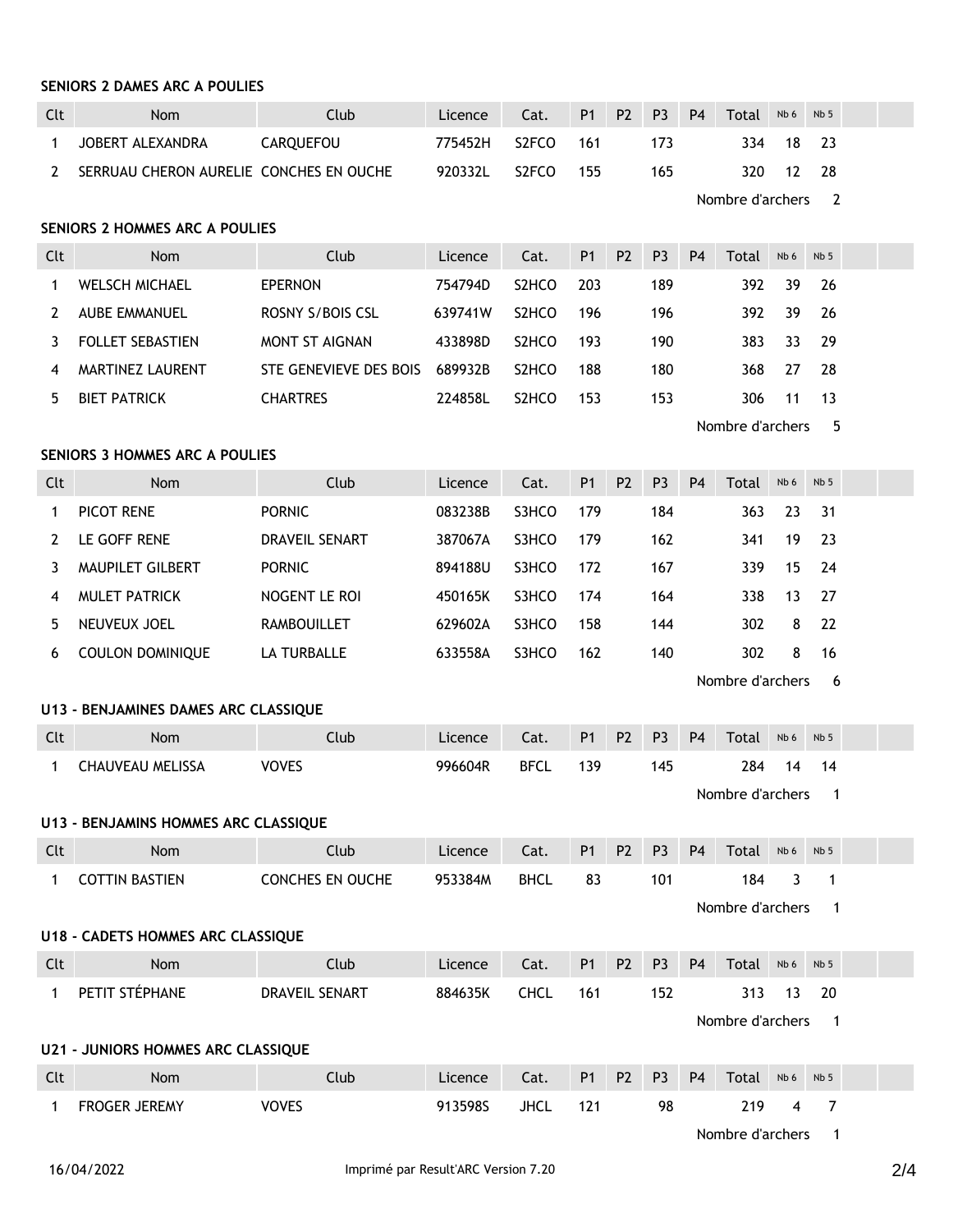| SENIORS 1 DAMES ARC CLASSIQUE      |                                                |                       |         |       |                |                |                |                |                  |                |                            |  |
|------------------------------------|------------------------------------------------|-----------------------|---------|-------|----------------|----------------|----------------|----------------|------------------|----------------|----------------------------|--|
| Clt                                | Nom                                            | Club                  | Licence | Cat.  | P <sub>1</sub> | P <sub>2</sub> | P <sub>3</sub> | P <sub>4</sub> | Total            | Nb 6           | Nb <sub>5</sub>            |  |
| 1                                  | MULET LUCILE                                   | NOGENT LE ROI         | 455039H | S1FCL | 120            |                | 137            |                | 257              | 5              | 10                         |  |
|                                    | Nombre d'archers<br>$\overline{\phantom{0}}$ 1 |                       |         |       |                |                |                |                |                  |                |                            |  |
| SENIORS 1 HOMMES ARC CLASSIQUE     |                                                |                       |         |       |                |                |                |                |                  |                |                            |  |
| Clt                                | Nom                                            | Club                  | Licence | Cat.  | <b>P1</b>      | P <sub>2</sub> | P <sub>3</sub> | P <sub>4</sub> | Total            | Nb 6           | Nb <sub>5</sub>            |  |
| 1                                  | <b>GOMES NATHAN</b>                            | <b>VOVES</b>          | 820973M | S1HCL | 145            |                | 156            |                | 301              | 8              | 22                         |  |
| 2                                  | ELET SEBASTIEN                                 | <b>MONT ST AIGNAN</b> | 889446P | S1HCL | 149            |                | 149            |                | 298              | 3              | 23                         |  |
| Nombre d'archers<br>$\overline{2}$ |                                                |                       |         |       |                |                |                |                |                  |                |                            |  |
| SENIORS 2 DAMES ARC CLASSIQUE      |                                                |                       |         |       |                |                |                |                |                  |                |                            |  |
| Clt                                | Nom                                            | Club                  | Licence | Cat.  | P <sub>1</sub> | P <sub>2</sub> | P <sub>3</sub> | P <sub>4</sub> | Total            | Nb 6           | Nb <sub>5</sub>            |  |
| $\mathbf{1}$                       | <b>BRAUD ROSINE</b>                            | <b>CHARTRES</b>       | 918982U | S2FCL | 138            |                | 129            |                | 267              | 7              | 13                         |  |
|                                    |                                                |                       |         |       |                |                |                |                | Nombre d'archers |                | $\overline{\phantom{0}}$ 1 |  |
|                                    | SENIORS 2 HOMMES ARC CLASSIQUE                 |                       |         |       |                |                |                |                |                  |                |                            |  |
| Clt                                | Nom                                            | Club                  | Licence | Cat.  | P <sub>1</sub> | P <sub>2</sub> | P <sub>3</sub> | P <sub>4</sub> | Total            | Nb 6           | Nb <sub>5</sub>            |  |
| 1                                  | <b>SIMON NICOLAS</b>                           | <b>VOVES</b>          | 689252M | S2HCL | 152            |                | 150            |                | 302              | 13             | 17                         |  |
| 2                                  | SUFFICE BRUNO                                  | <b>VOVES</b>          | 742237E | S2HCL | 95             |                | 85             |                | 180              | $\overline{2}$ | 3                          |  |
| Nombre d'archers<br>$\overline{2}$ |                                                |                       |         |       |                |                |                |                |                  |                |                            |  |
|                                    | SENIORS 3 DAMES ARC CLASSIQUE                  |                       |         |       |                |                |                |                |                  |                |                            |  |
| Clt                                | Nom                                            | Club                  | Licence | Cat.  | <b>P1</b>      | P <sub>2</sub> | P <sub>3</sub> | <b>P4</b>      | Total            | Nb 6           | Nb <sub>5</sub>            |  |
| $\mathbf{1}$                       | <b>CHAMPION ISABELLE</b>                       | NOGENT LE ROI         | 437113Y | S3FCL | 103            |                | 101            |                | 204              | 1              | 6                          |  |
|                                    |                                                |                       |         |       |                |                |                |                | Nombre d'archers |                | 1                          |  |
|                                    | SENIORS 3 HOMMES ARC CLASSIQUE                 |                       |         |       |                |                |                |                |                  |                |                            |  |
| Clt                                | Nom                                            | Club                  | Licence | Cat.  | P <sub>1</sub> | P <sub>2</sub> | P <sub>3</sub> | P <sub>4</sub> | Total            | Nb 6           | Nb <sub>5</sub>            |  |
| $\mathbf{1}$                       | <b>BELMONTE MICHEL</b>                         | <b>DAUMERAY</b>       | 407727G | S3HCL | 155            |                | 142            |                | 297              | 9              | 11                         |  |
|                                    | 2 VIEL PATRICK                                 | <b>CHATEAUROUX</b>    | 065845W | S3HCL | 127            |                | 141            |                | 268              | 9              | -10                        |  |
|                                    | 3 LAUNAY THIERRY                               | <b>DONGES</b>         | 236416Z | S3HCL | 134            |                | 129            |                | 263              | 8              | 13                         |  |
|                                    |                                                |                       |         |       |                |                |                |                | Nombre d'archers |                | 3                          |  |
|                                    | <b>DAMES LONGBOW</b>                           |                       |         |       |                |                |                |                |                  |                |                            |  |
| Clt                                | Nom                                            | Club                  | Licence | Cat.  | <b>P1</b>      | P <sub>2</sub> | P <sub>3</sub> | P <sub>4</sub> | Total Nb6 Nb5    |                |                            |  |
|                                    | 1 CAUSSE MARIE CLAIRE                          | <b>DREUX</b>          | 075671B | S3FAD | 92             |                | 58             |                | 150              | $\overline{1}$ | $\overline{1}$             |  |
|                                    |                                                |                       |         |       |                |                |                |                | Nombre d'archers |                | $\blacksquare$             |  |
| <b>HOMMES LONGBOW</b>              |                                                |                       |         |       |                |                |                |                |                  |                |                            |  |
| Clt                                | Nom                                            | Club                  | Licence | Cat.  | P1             | P <sub>2</sub> | P <sub>3</sub> | P <sub>4</sub> | Total Nb6 Nb5    |                |                            |  |
|                                    | 1 COTTIN NICOLAS                               | CONCHES EN OUCHE      | 280060N | S1HAD | 74             |                | 73             |                | 147              | $\overline{4}$ | 3                          |  |
|                                    |                                                |                       |         |       |                |                |                |                | Nombre d'archers |                | $\mathbf{1}$               |  |
| <b>PROMOTION</b>                   |                                                |                       |         |       |                |                |                |                |                  |                |                            |  |
| Clt                                | Nom                                            | Club                  | Licence | Cat.  | P <sub>1</sub> | P <sub>2</sub> | P <sub>3</sub> | P <sub>4</sub> | Total Nb6        |                | Nb <sub>5</sub>            |  |